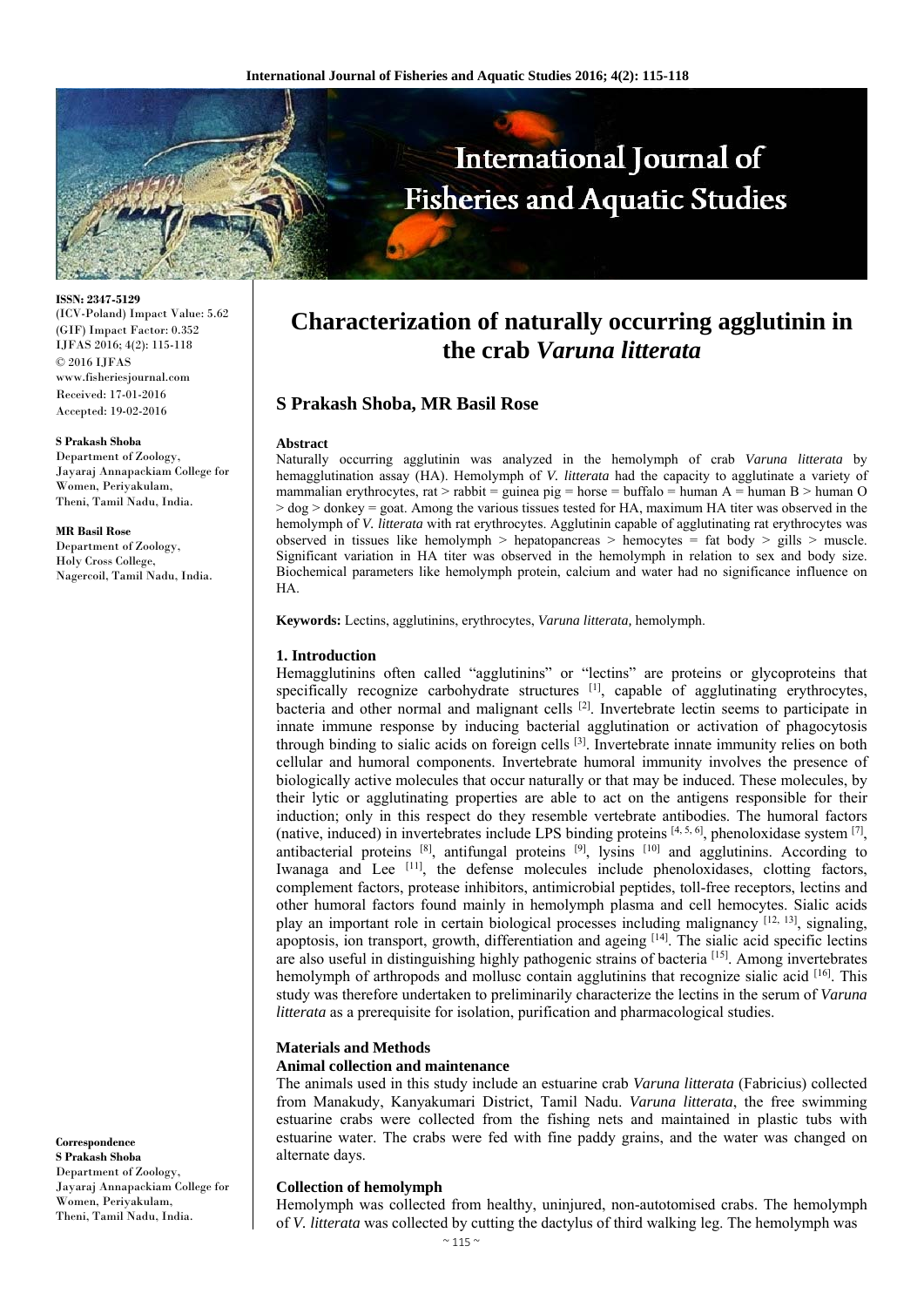allowed to bleed directly into the pre-chilled centrifuge tubes placed on ice with moderate shaking. Soon after collection the hemolymph was centrifuged at 1500 rpm for 5 minutes to collect the serum and was stored in eppendorf tubes at -20 °C.

## **Hemagglutination assay (HA)**

Hemagglutination assays were performed in 'U' bottomed microtiter plates (Falcon 3910) (Ravindranath and Paulson, 1987) by two-fold dilution of 25  $\mu$ l of serum/ whole body extract/tissue extract with an equal volume of TBS. After dilution, 25  $\mu$ l of erythrocyte suspension (1.5%) was added to each well and incubated for one hour at room temperature. The hemagglutination titers were recorded as the reciprocal of the highest dilution of the test sample causing complete agglutination of tested RBCs.

## **Separation of hemocytes**

The hemocytes were separated using the method of Soderhall and Smith  $(1983)$ <sup>[17]</sup>. The dactylus of the crab was cut and the hemolymph was collected in 1.35 ml of ice-cold  $(4 \degree C)$ anticoagulant buffer (Citrate-EDTA: trisodium citrate (30 mM), citric acid (26 mM), glucose (100 mM) and disodium EDTA (10 mM). The mixture of hemolymph and buffer was shaken gently to assist rapid mixing and centrifuged (200 x g) for 2 minutes at 4°C. The hemocyte pellets were resuspended in 1.5 ml of iso-osmotic buffer (Tris-HCl (50 mM), NaCl (156 mM), and CaCl<sub>2</sub> (1 mM) pH 7.5).

## **Collection of mammalian erythrocytes**

Human and other mammalian blood samples were directly collected in modified Alsevier's medium (sodium citrate 30 mM, NaCl 77 mM, glucose 114 mM, neomycin sulfate 100 µg/ml, chloramphenicol 330 µg/ml, pH 6.1). Erythrocytes were obtained by heart puncture (guinea pig, rat) or venipuncture of ear (rabbit), or fore arm (man, dog, cat) or neck (horse, buffalo, cow, donkey) or from slaughterhouse (pig, goat).

#### **Preparation of erythrocyte suspension**

For hemagglutination assay, the erythrocytes were washed three times with ten volumes of tris buffered saline (TBS) pH 7.5 (Tris-HCl 50 mM, NaCl 100 mM, CaCl<sub>2</sub> 10 mM) at 1500 rpm for 5 minutes and resuspended in the same buffer as 1.5% suspension.

## **Preparation of tissue extract**

The adult, healthy and non-autotomised intermoult male crabs of *V. litterata* were dissected and the tissues were removed. Tissues were then rinsed in cold Tris Buffered Saline (TBS) pH 7.5 to remove the hemolymph. The tissue extracts were prepared by homogenizing 100 mg of tissue in 1 ml of cold Tris Buffered Saline (TBS) pH 7.5 (Tris-HCl 50 mM, NaCl  $100$  mM, CaCl<sub>2</sub> 10 mM). Homogenized extracts were centrifuged and the supernatant was used for HA assay.

## **Biochemical analysis**

#### **Water content**

Known quantity of hemolymph was dried in a desiccator. The difference between the wet weight and dry weight gives the amount of water present in the hemolymph  $^{[18, 19]}$ .

## **Calcium content**

Hemolymph calcium was measured following the procedure of Webster (1962) [20]. Chloranilic acid (2, 5 dichloro, 3, 6 dihydroxy quinine compound L 111) precipitates the

hemolymph calcium and forms a calcium chloraniliate complex. The precipitate was dissolved in tetra sodium EDTA which liberates the chloranilic acid which in turn combines with ferric chloride to form a colored complex that was measured at 490 nm in a spectrophotometer. The amount of liberated chloranilic acid is directly proportional to the amount of calcium precipitated.

## **Protein estimation**

The protein concentration was estimated by Folin-Ciocalteu method [21].

# **Results**

## **Hemagglutinin in crustaceans**

The hemolymph of the crab *V. litterata* agglutinated a wide range of erythrocytes like rat  $>$  rabbit = guinea pig = horse = buffalo = Human  $A = B > 0 > dog >$  donkey = goat. The highest HA titer was observed in the hemolymph of the crab *V. litterata* with rat RBCs. (Table 1)

## **Influence of size and sex on HA**

HA titer increased along with increase in body weight of both male and female crab *V. litterata*. However male crabs showed higher agglutinating activity than the females of similar body weight (Table 2.Figure.1).

## **Hemagglutinating activity in the tissues of crab** *V. litterata*

In addition to hemolymph, agglutinating activity was also found in hepatopancreas, hemocytes, fat body, gills and muscle. However, agglutinating activity was observed to be very high in the hemolymph (Table.3, Figure 2.).

## **Biochemical factors and HA activity**

Studies on the role of biochemical parameters such as water, protein and calcium content of the hemolymph showed no significant influence on hemagglutinating activity (Table.4).

## **Discussion**

The hemagglutination assay revealed the presence of agglutinin in the hemolymph of crab *V. litterata*. The agglutinins showed differential affinity with different species of erythrocytes. The inability of the hemolymph agglutinin to agglutinate erythrocytes of some mammalian species suggests that these erythrocyte membranes may express different types of cell surface receptors which were not recognized by the agglutinins. The specific preference of the hemolymph of crab *V. litterata* to rat erythrocytes suggests that the receptor determinants of rat erythrocytes are specifically recognized by the hemolymph agglutinin.

Among the various tissues of *V. litterata* screened for HA activity, hemolymph showed remarkably high HA titer with rat erythrocytes. Presence of hemagglutinins in the hemolymph was reported in a number of crustacean species *Homarus americanus* [21], *Macrobrachium rosenbergii* [22], *Cancer antennarius* [23] and *Scylla serrata* [24]. However, agglutinins were also observed in the hepatopancreas, hemocytes, fat body, gills and muscle. The agglutinability of the hemolymph in *V. litterata* as reported in *Emerita emeritus* [25] and *Episesarma tetragonum* [26] depends very much on size and sex. These findings however strongly suggest the natural occurrence of multiple agglutinins in the serum of this crab. It is also interesting to note that serum agglutinated a variety of erythrocytes tested are known to be the model for most frequent opportunistic pathogens of aquatic crustaceans. The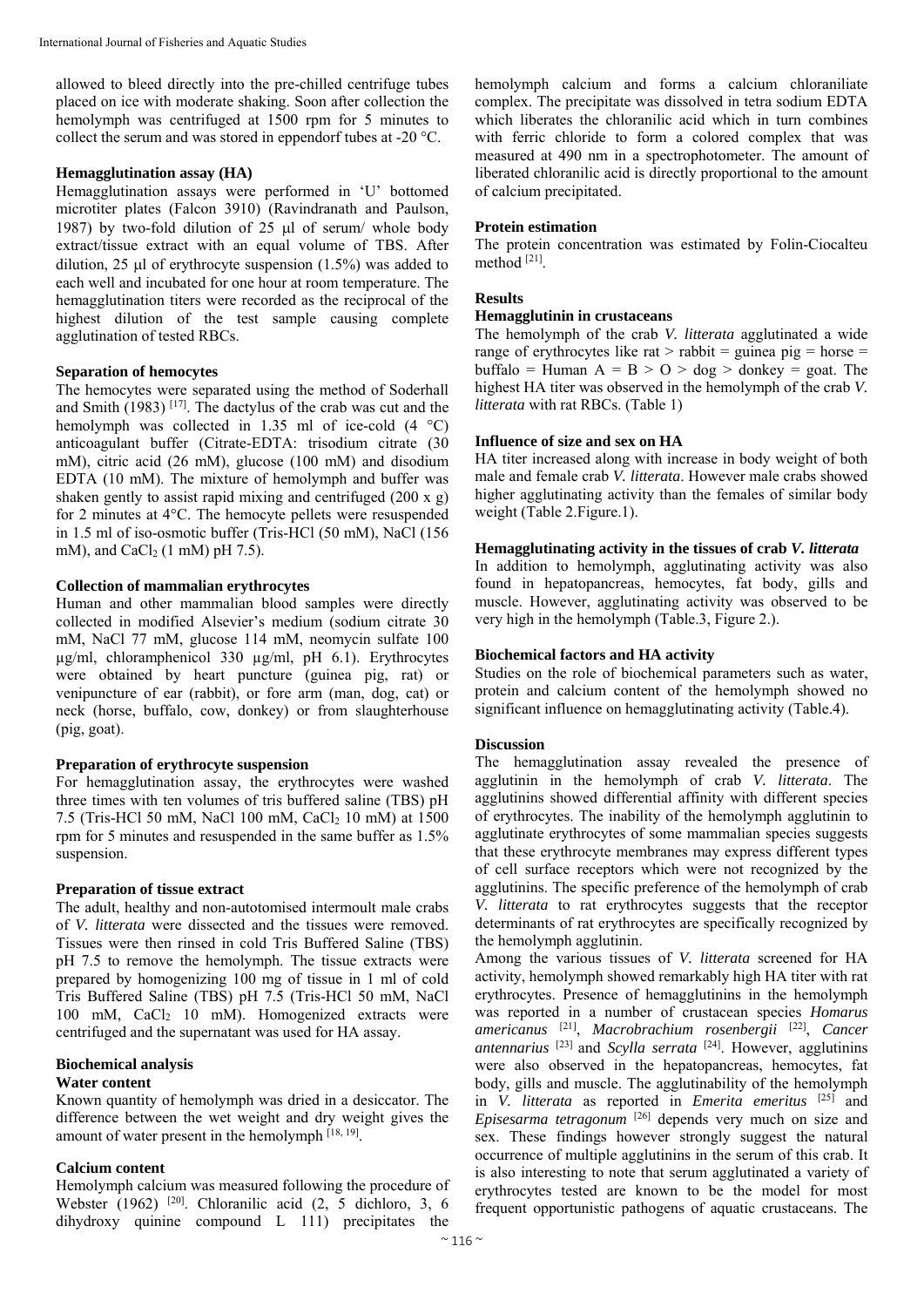ability of the serum of *V. litterata* to agglutinate the erythrocytes, particularly the rat erythrocytes implicates a possible involvement of the humoral agglutinins in host defense response. It is therefore concluded that hemolymph extract of the crab *V. litterata* exhibits properties indicative of multiple lectins and further studies are recommended to isolate and characterize the individual lectins.

## **Conclusion**

Hemolymph of the crab *V. litterata* showed highest agglutinating activity with rat erythrocytes. Size and sex have an impact on the hemagglutinating activity of the hemolymph of the crab *V. litterata.* Hemolymph showed the highest HA titers, compared to other tissues. Water, calcium and protein content of the hemolymph had no influence on HA.

**Table 1:** Hemagglutination titer of the hemolymph of *V. litterata*  against mammalian erythrocytes

| Erythrocytes (N=25) | Hemagglutination titer of V. litterata |
|---------------------|----------------------------------------|
| Rat                 | 128                                    |
| Rabbit              | 32                                     |
| Guinea pig          | 32                                     |
| Goat                | 2                                      |
| Cow                 |                                        |
| Dog                 | 8                                      |
| Buffalo             | 32                                     |
| Pig                 |                                        |
| Donkey              | 2                                      |
| Cat                 |                                        |
| Horse               | 32                                     |
| Human A             | 32                                     |
| Human B             | 32                                     |
| Human O             | 16                                     |

**Table 2:** Hemagglutination titer of the hemolymph of *V. litterata* in relation to sex and size against rat erythrocytes

| Weight (gm) | Hemagglutination titer with rat<br>erythrocytes |               |
|-------------|-------------------------------------------------|---------------|
| $(N=20)$    | <b>Male</b>                                     | <b>Female</b> |
|             | 32                                              | 16            |
| 20          | 64                                              | 32            |
| 30          |                                                 | 32            |
| 50          | 128                                             | 64            |
|             |                                                 | 64            |

**Table 3:** Naturally occurring agglutinin in the tissues of *V. litterata*  against rat erythrocytes

| Tissue $(N=10)$ | <b>HA</b> titer |
|-----------------|-----------------|
| Hemolymph       | 128             |
| Hepatopancreas  |                 |
| Hemocytes       |                 |
| Fat body        |                 |
| Gills           |                 |
| muscle          |                 |

Foregut, midgut, hindgut and eyestalk showed no hemagglutination titer with rat erythrocytes. N= Number of animals tested

**Table 4:** Biochemical study on the hemolymph of intermoult adult male crab of *V. litterata*

| Characteristics analyzed $(N=10)$ | <b>Hemolymph</b> |
|-----------------------------------|------------------|
| Water $(\% )$                     | $91 \pm 0.5$     |
| Total Protein (mg/ml)             | $28\pm0.7$       |
| Total Calcium (mM)                | $10\pm 0.2$      |
| HA titer                          | 178              |



**Fig 1:** Influence of sex and size on the hemolymph HA titer of *Varuna litterata* against rat erythrocytes



**Fig 2:** Hemagglutination titer of the tissues of *V. litterata* against rat erythrocytes

## **Reference**

- 1. Sharon N, Lis H. Cell-agglutinating and sugar-specific proteins. Science, 1972; 177(4053):949-959.
- 2. Barondes SH. Lectins: Their multiple endogenous cellular functions. Ann. Rev. Biochem. 1981; 50:207-231.
- 3. Iwanaga S, Lee BL. Recent advances in the innate immunity of invertebrates animals. J Biochem Mol Biol. 2005; 38(2):128-150.
- 4. Jomori T, Natori S. Function of lipopolysaccharide binding protein of Periplaneta americana as an opsonin. FEBS lett. 1992; 296:283-286.
- 5. Saito T, Hatada M, Iwanga S, Kawabata S. A newly identified horseshoe crab lectin with binding specificity to O-antigen of bacterial lippopolysaccharides. J Biol Chem. 1997; 272(49):3070-3078.
- 6. Huh CG, Aldrich J, Mottaedeh J, Known H, Jonhson C, Marsh R. Cloning and characterization of Physarum polycephalum Tectonins. Hemologues of Limula lectin L-6. J. Biol. Chem. 1998; 273(11):6565-6574.
- 7. Soderhall K. Prophenoloxidase activating system and melanization-a recognition mechanism of arthropod. Dev. Comp. Immunol. 1982; 6:601-611.
- 8. Boman HG. Antibacterial immune proteins in insects. In Immune mechanisms in invertebrate vectors (A. M. Lackie, Ed.).Sym. Zool. Soc. London. 1986; 65:45-58.
- 9. Iijima R, Kurata S, Natori S. Purification, characterization and cDNA cloning of an antifungal protein from the hemolymph of Sarcophaga peregrina (flesh fly) larvae. J Biol Chem. 1993; 268:12055-12061.
- 10. Osada M, Ito T, Matsutani T, Mori K. Partial purification and characterization of hemolysin from the coelomic fluid of Strongylocentrotus nudus. Comp. Biochem. Physiol. 1993; 105B:43-49.